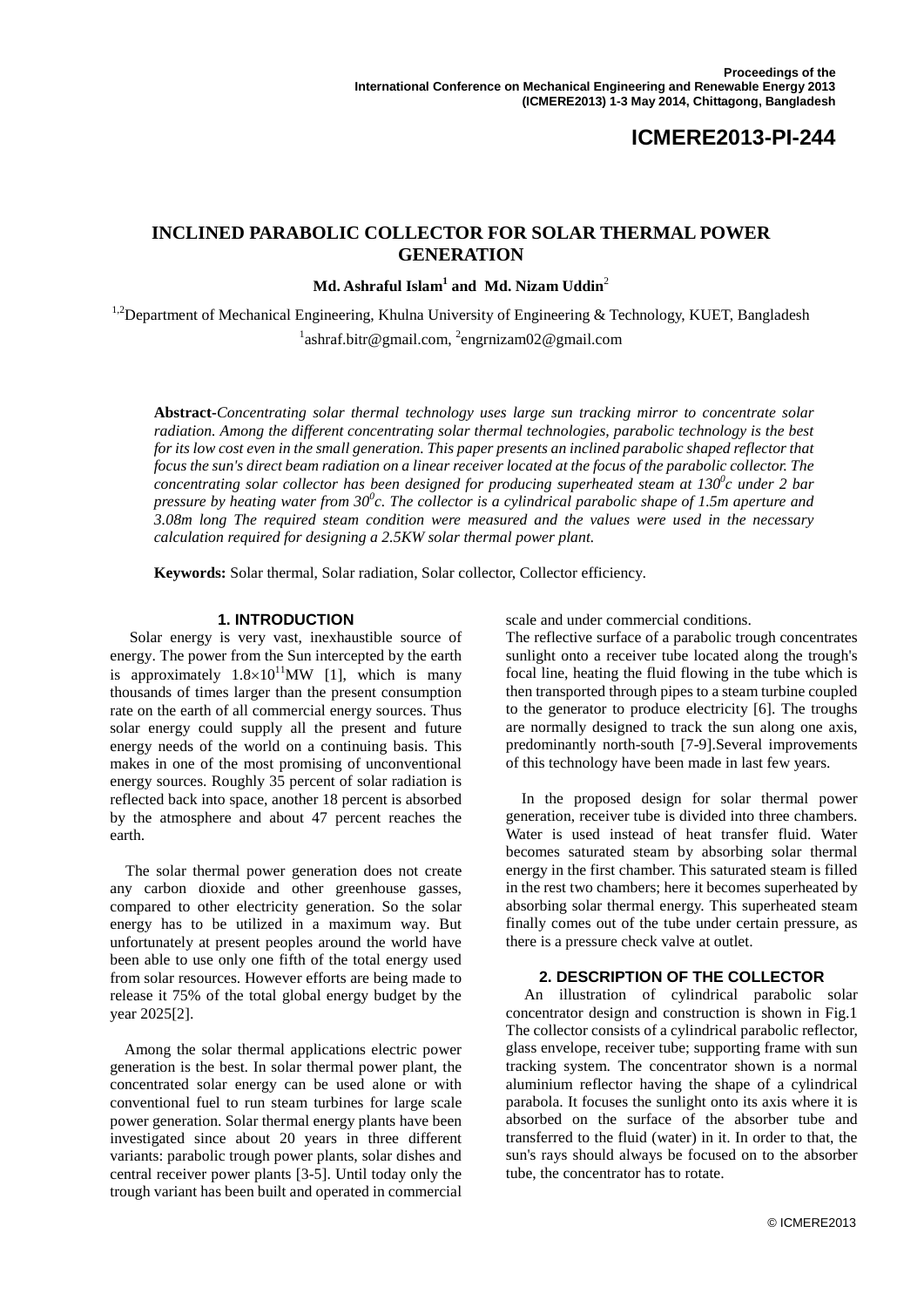

**Fig.1:** Schematic diagram of the parabolic solar collector.

 A concentric glass cover around the absorber tube helps in reducing the convective and radiation losses to the surroundings. The receiver tube is located in the centre of the envelope and is installed at the focal line of the reflector. The receiver tube is coated with black paint. The reflector frame is constructed, considering the conditions that should have minimum weight and high wind load resisting and the aluminium sheet reverted on it. For the purpose of collecting a maximum amount of solar energy the performance of the collector is of importance because it has a significant influence upon the efficiency of the whole system. Therefore each component of the concentration that is reflector, receiver tube with selective surfaces and tracking system have been carefully designed and constructed within the available sources and technology. The important conditions have to be considered in the design are  $-$  a. The shell and structure must be supported in various positions of orientation without significant distortion because of its own weight; b. they must be capable of being operated and therefore not significantly distorted in commonly encountered winds; c. They must be capable of resisting structural damage in light winds and other storm conditions

#### **3. REFLECTOR DESIGN**

 The reflector is 3.08m in length and 1.5m in width, it is tilted with an angle when facing south. It is mounted on a base constructed steel bars. It can be rotated about its center to track the sun's motion manually. It is made of normal aluminum sheet. The solar concentrator is designed on the basis of the following assumptions.

1. The reflecting surface is continuous and perfect parabola.

2. There occurs perfectly axial incidence of solar radiation on the concentrator surface.

3. Specular reflection exists all over the reflector.

4. Reflectivity is constant all over the reflecting surface independent to incidence angle.

5. There is uniform radiation intensity all over the solar concentrator.

6. The apparent angular diameter of the sun, given the symbol 2θ, is constant at 32 minute of angle.

7. The target of the concentrator is infinitely thin with both its sides in the focal plane. The centre lines, of the target coincide with the focal line of the parabolic cylinder .Losses from the target due to reflection and by different modes of heat transfer are not considered. With the above mentioned points in mind we can go for analysis of the concentration phenomenon.



Fig.2 : Schematic cross-sectional view of the cylindrical parabolic solar with rim angle  $\varphi_{\text{max}}$  showing reflection from a position angle of φ.

 Reflection of radiation occurs from various points of the parabolic surface. Due to angular diameter of sun the reflected rays from a cone; within this cone of radiation incident on any point at a position angle of Фas shown in Fig.2. The incident angle varies from  $(\Phi/2-\theta)$ , for the inner ray to  $(\Phi/2+\theta)$  for the outer ray. The ray show is very nearly incident on the edge of the reflector; at the edge  $\Phi$  is  $\Phi_{\text{max}}$ , the rim angle, and r are r<sub>max</sub>. The distance r from a point on the reflector to the focus can be derived for the particular reflector shape. For a reflector of parabolic section, the focal length is defined by the equation [9] of the surface

$$
y^2 = 4fx
$$
 (1)

....................................................(2) (1 cos ) 2 <sup>+</sup> <sup>φ</sup> <sup>=</sup> *<sup>f</sup> <sup>r</sup>*

 The cone of radiation reflected from any point other than the apex intersect the focal plane in an ellipse, i.e. normal to the axis of the concentrator, the width *W'* is equal to (wi+wo). It can be seen from the Fig.3.

........................................(3) (1 tan tan ) sec θ φ θ φ + *Wi* =

..........................................(4) <sup>1</sup> tan tan tan sec θ φ θ φ <sup>−</sup> <sup>=</sup> *<sup>r</sup> Wo*

$$
W = \frac{2r \tan \theta \sec \phi}{1 - \tan \theta \tan \phi}
$$
.................(4)

If both Wi and Wo are less than W/2, all the radiation will be intercepted by the target. If one of them is greater than *W/2,* the part of the radiation will miss the target at both edges. However If both  $w_i$  and  $w_o$  are less than  $W'/2$ , all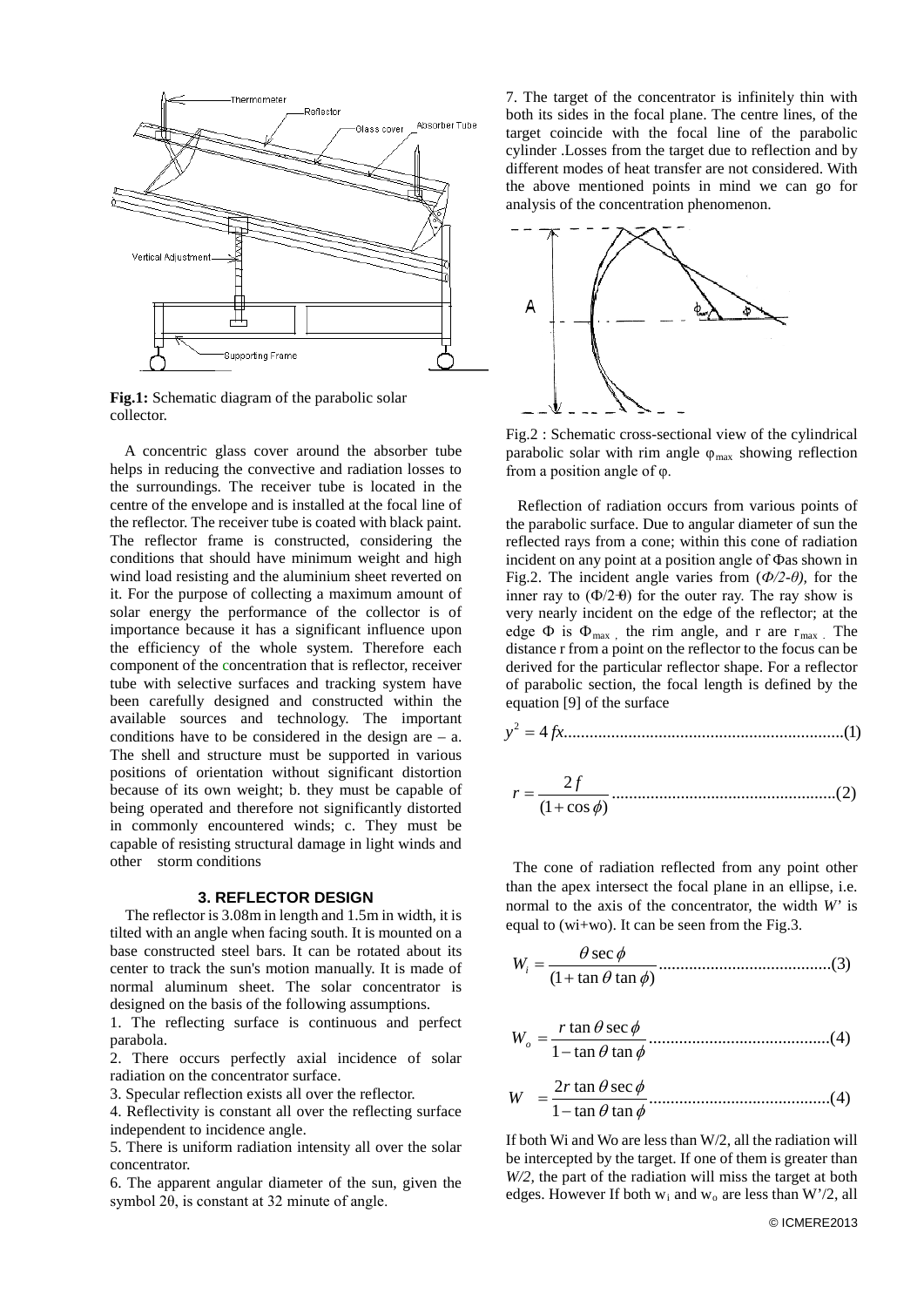the radiation will be intercepted by the target. If one of them is greater than *W/2,* the part of the radiation will miss the target at both edges. However it is not wise to increase the target width more, because in that case the shading effect becomes prominent. This is because a part of the reflecting surface dose not receives any of the direct incident radiation since it shaded by the target. Thus when the shaded effect is considered, the power increases up to a maximum value (power received) than drops, upon further increase of  $B = (W/w)$  down to zero at a certain value of B where  $\Psi = \theta$ . The value of the target width ratio (B) at which maximum energy is obtained is known as thermal optimum width and its value is given by the flux density distribution varies over the width of the target. It has uniform maximum value of the middle of the target. It is not wise to increase the target width more, because in that case the shading effect becomes prominent. This is because a part of the reflecting surface dose not receives any of the direct incident radiation since it shaded by the target. Thus when the shaded effect is considered, the power increases up to a maximum value (power received) than drops, upon further increase of  $B = (W/w)$  down to zero at a certain value of B where  $\Psi = \theta$ . The value of the target width ratio (B) at which maximum energy is obtained is known as thermal optimum width and its value is given by the flux density distribution varies over the width of the target. It has uniform maximum value of the middle of the target.

 The aperture area of the concentrator (2b) is 1.5m and solar image width (i.e., outside diametre of the absorber tube) is 0.029m. The best rim angle  $\phi_{\text{max}}$  can be calculated as

......................................(5) 4tan16 2 φ max *Sin w b* =

Again, maximum mirror radious

....................................(6) max max *Sin*φ *b r* =

The calculated focal length and  $\phi$  were found 0.481 and 75.61 $^0$  respectively.

## **3.1 RECEIVER TUBE DESIGN**

 The receiver diameter is proportional to the distance from the reflector. The thermal losses are directly proportional to the receiver diameter, so that obvious goal in receiver tube sizing is to assume an optimum value and then calculation is done to select a parabolic ring angle, which would result in the smallest maximum distance from parabola to focus. The equation [5-6] give two values of rim angle corresponding to simple assumed vales of tube diameter and for same common aperture. We used the larger rim angle to get the smallest distance from the focus to parabola.



Fig.3: Basic geometry of absorber and collector .

 Another influencing factor in an effective collector design is the accuracy with which the tube focal line can be determined and the placement of the receiver tube in that line. There is every possibility of miss-location of the receiver tube in the focal line. The usual way to compensate for miss-location is to make the receiver tube slightly larger without a significant efficiency penalty. Inside and outside diameter of copper tube are 24mm and 29mm respectively. The tube surrounded by concentric glass cover that has an inside and outside diameter of 0.049m and 0.055m respectively.



Fig.4: Receiver tubes assemble cross section.

 In the case of high performance collector, the absorber tube is coated with a selective surface like black-paint, blackened nickel and so on. Blackened nickel has low values of eminence and a high value of absorptance. Although, black-paint has a high value of emittance and a low value of absorptance, it is selected in the proposed design for its low cost. Finally, A cylindrical parabolic Collector mainly consists of the following components which are given bellow with their criteria.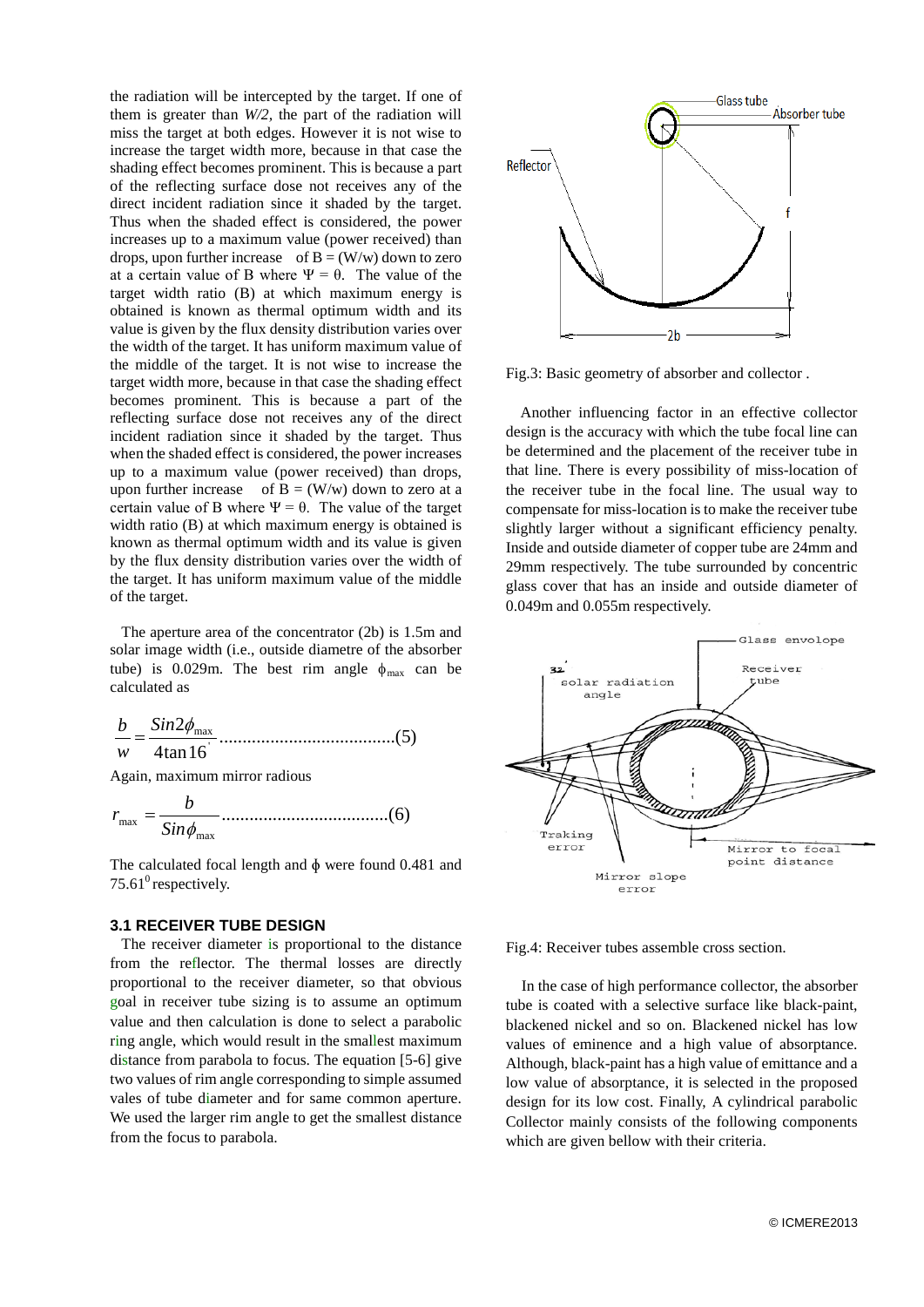Table.3.1. Design parameters for the collector

| SL. | Parameters          | Dimension            |
|-----|---------------------|----------------------|
| NO. |                     |                      |
| 1.  | Aperture area       | 4.4506m <sup>2</sup> |
| 2.  | Rim angle           | $75.61^0$            |
| 3.  | Absorber tube dia.  | 0.029m               |
| 4.  | Annular gap         | 0.02m                |
| 5.  | Concentration ratio | 13.5                 |
| 6.  | Length              | 3.08m                |

The absorber tube is made of copper tube and surrounding by glass cover. The inside and outside diameter of the absorber tube is 0.024m and 0.029m respectively. It is designed on the basis of the following assumptions

(a) All the energy reflected from the parabola is to be collected.

(b) Placement of the tube will ensure the smallest distance from parabola to focus.

As the mass flow rate is continuous throughout the system, hence flow rate can be calculated as

$$
A_{p} = \frac{m_{s}[C_{p_{w}}(t_{sat} - t_{w}) + h_{fg}]}{\eta_{overall} \times I_{DN}}
$$
............(8)

As 2 bar pressure is to be maintained at the outlet of the tube, necessary dead mass required can be calculated as 0.144 kg at mass flow rate 0.3768 kg/hr.

#### **4. RESULT AND DISCUSSION**

 Performance test of the designed collector was carried out and evaluated. The experiment was performed over several days during the month of June. The collector was placed in the sunny area. A blacken absorber tube containing water, was placed on the focus point. The light from the sun falling on the collector reflected on the focus. The arrangement was set according to the position of the sun by tracking. After absorbing solar thermal energy water became saturated steam and then superheated steam. This superheated steam finally came out of the tube under certain pressure. All the temperature was measured by thermometer, pressure by steam pressure gauge and flow rate by steam flow meter. The collector efficiency is calculated as follows,

$$
\eta_{\text{overall}} \frac{m_s [c_p (t_{\text{sat}} - t_w) + h_{\text{fg}}]}{I_{\text{DN}} \times A_p} \dots \dots \dots \dots \dots \dots \dots \dots \dots \dots \tag{7}
$$

 It is seen that, temperature time curve increases to a point then decreases. This is due to the fact the direct normal radiation is not constant throughout the day. It increases up to the solar noon, then decreases. At noon the direct normal radiation is maximum. The diffuse beam component of the solar radiation is lost in a concentrating solar collector, only the normal beam component of the solar radiation has been considered in calculating efficiency. The average available beam radiation received by the collector during the noon period on both days was about  $2160 \text{KJ/hr-m}^2$ . From Fig. 5-8, it is seen that the efficiency (based on the beam component only) drops at the higher outlet temperature. So, it may conclude that efficiency decreases with the increase of temperature.



Fig: 5: Variation of temperature with time.



Fig.6: Variation of efficiency with time



**Fig: 7:** Variation of steam pressure with Temp.



Fig: 8: Variation of steam flow rate